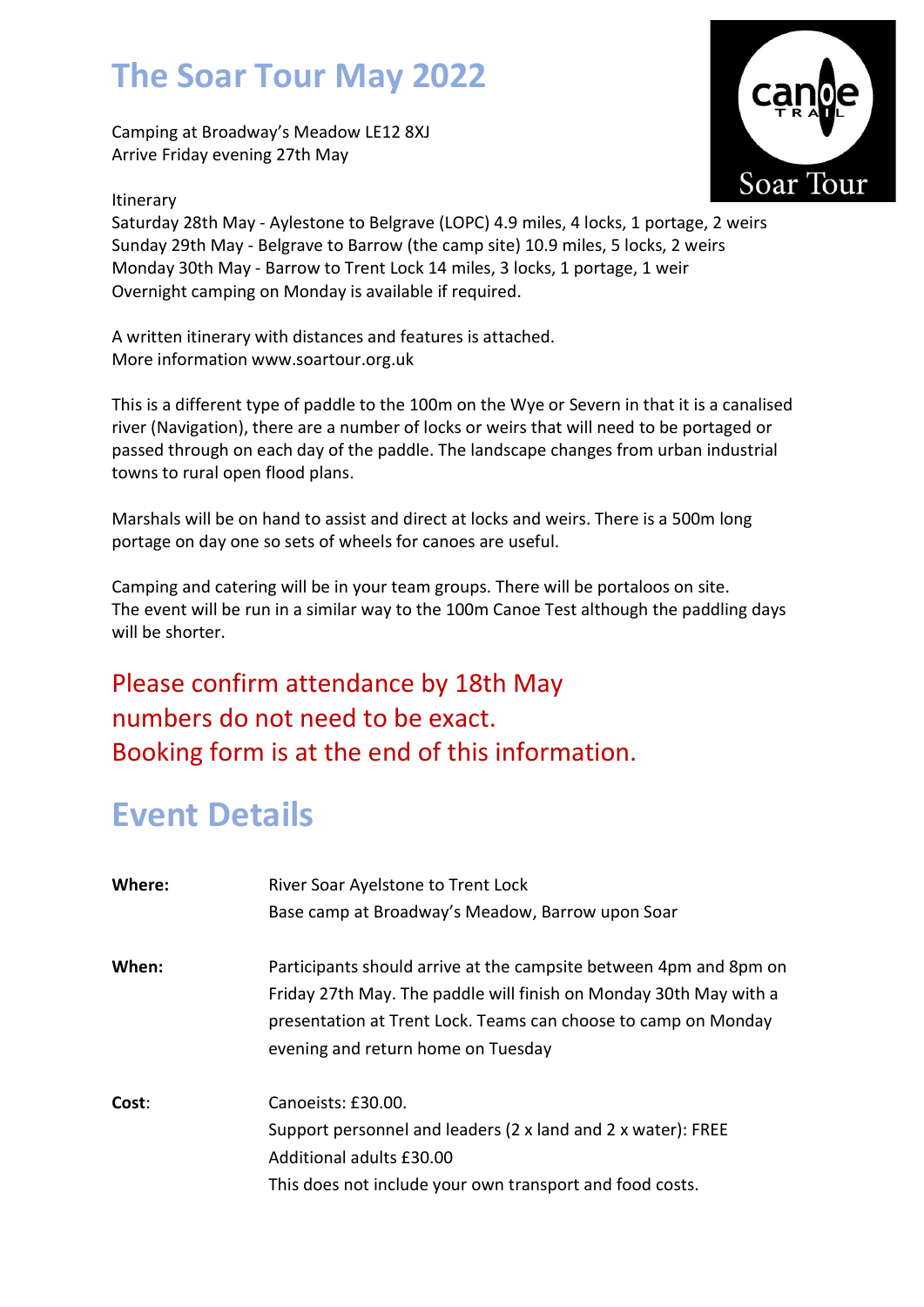Who it is for: This event is for groups of young people and leaders who are members of a club affiliated to National Association of Boys & Girls Clubs, Scouting, UK Youth or British Canoeing. They must be able to control their canoe/kayak and have taken part in day long paddles and be confident in water. The recommended minimum age is 14 yrs, however, it is at the discretion of the group's canoe leader as to the ability of younger members to participate.

- How it works: Each day the canoeists leave the base camp and head off to the river to paddle a specified stretch of water. Groups are checked on and off the water and their progress is monitored and supported by both water and land marshals. While on the water all groups stay together with their canoe leaders who are responsible for their safety and control. A briefing meeting for all group leaders is held each evening at approximately 10pm.
- What is need: All groups attending the event must have leaders and personnel to support the canoeists, and the camping equipment, canoe equipment and transport required to be self sufficient throughout the event. Contacts with clubs that could help can be arranged.

## Group leader information

Every group participating in the canoe test must be self sufficient and have a nominated group leader to be the main point of contact for event staff. The canoe test is run by a team of volunteers responsible for the overall coordination of a well organised and safe event for the groups to participate in. Each group leader is responsible for their group's own operation and welfare.

 $\Box$  Each group leader must:

- $\Box$  be responsible for the safety and welfare for the members of the group
- ensure that the group behaves responsibly at all times
- attend or send representation to the evening briefing meetings
- **Example 1** ensure that the group acts responsibly and legally in relation to the consumption of alcohol and other substances

 hold on site consent forms for every member of the group containing: consent of parent/carer to undertake activity (u18's) personal and emergency contact information relevant health information

consent to the taking of photographs

- provide first aid cover for their group
- provide all members of their group with relevant information from this information pack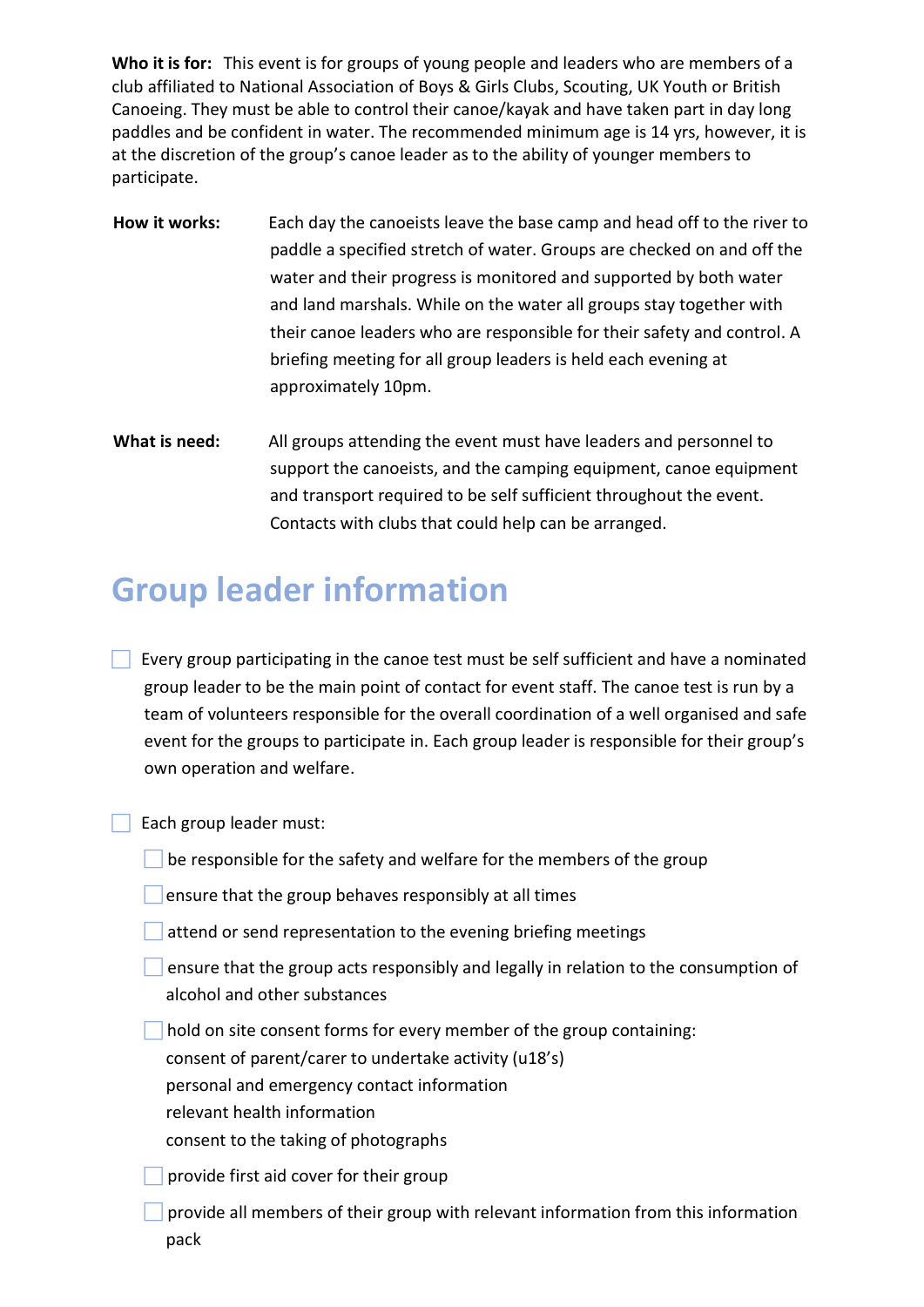ensure that their young people are supervised at all times, particularly during the evenings on base camp

 $\Box$  ensure that their back up teams, canoe leaders and base camp staff are all fully aware of the conditions laid down in this information pack, and work within them and have a DBS check completed for your organisation

 $\Box$  make all participants and leaders aware of the 'event charter', included in this pack, taking responsibility for the group's actions and consequences of their actions both on and off the water

## Canoe leader information

 Each group must have a canoe leader responsible for their group, including safety and behavior, while on the water.

The canoe leader must be over 18 and be suitably experienced at leading groups on rivers. Ideally, they will hold one of the following; British Canoeing River Leader or a Coaching Award. The canoe leader will have good rescue techniques on both still and moving water and be confident of their own ability to deal with emergencies that can arise.

 The canoe leader needs to satisfy themselves that all participants have undertaken appropriate and adequate training that must include experience of moving water prior to the event and have the potential to complete 100 miles. A downloadable log book has been produced to encourage group members to record their prior experience and the training undertaken leading up to the event. Social Media will be available for groups to encourage

The canoe leader must have **appropriate ratios** of experienced adult support to youth paddlers. Minimum levels: up to 8 youth = 1 canoe leader; between 8 and 12 youth = 2 canoe leaders; groups must not consist of more than 14 canoeists. Organisations with over 12 participants may split their team in to two groups.

**Canoe leaders must follow the instructions** given by land and water marshals and ensure that group numbers are given clearly at each checkpoint

The canoe leader should carry the stated safety equipment, including a first aid kit and ensure that all their participants have the appropriate equipment, clothing, food and drinks

 $\Box$  The leader should **continually check** visually and verbally the physical and mental condition of their participants, paying particular attention to the dangers of hypothermia in cold, windy conditions and heat stroke or sunburn in hot weather

 The canoe leader, in consultation with the back up team, should arrange predetermined meeting points to support the participants with food, drinks and encouragement.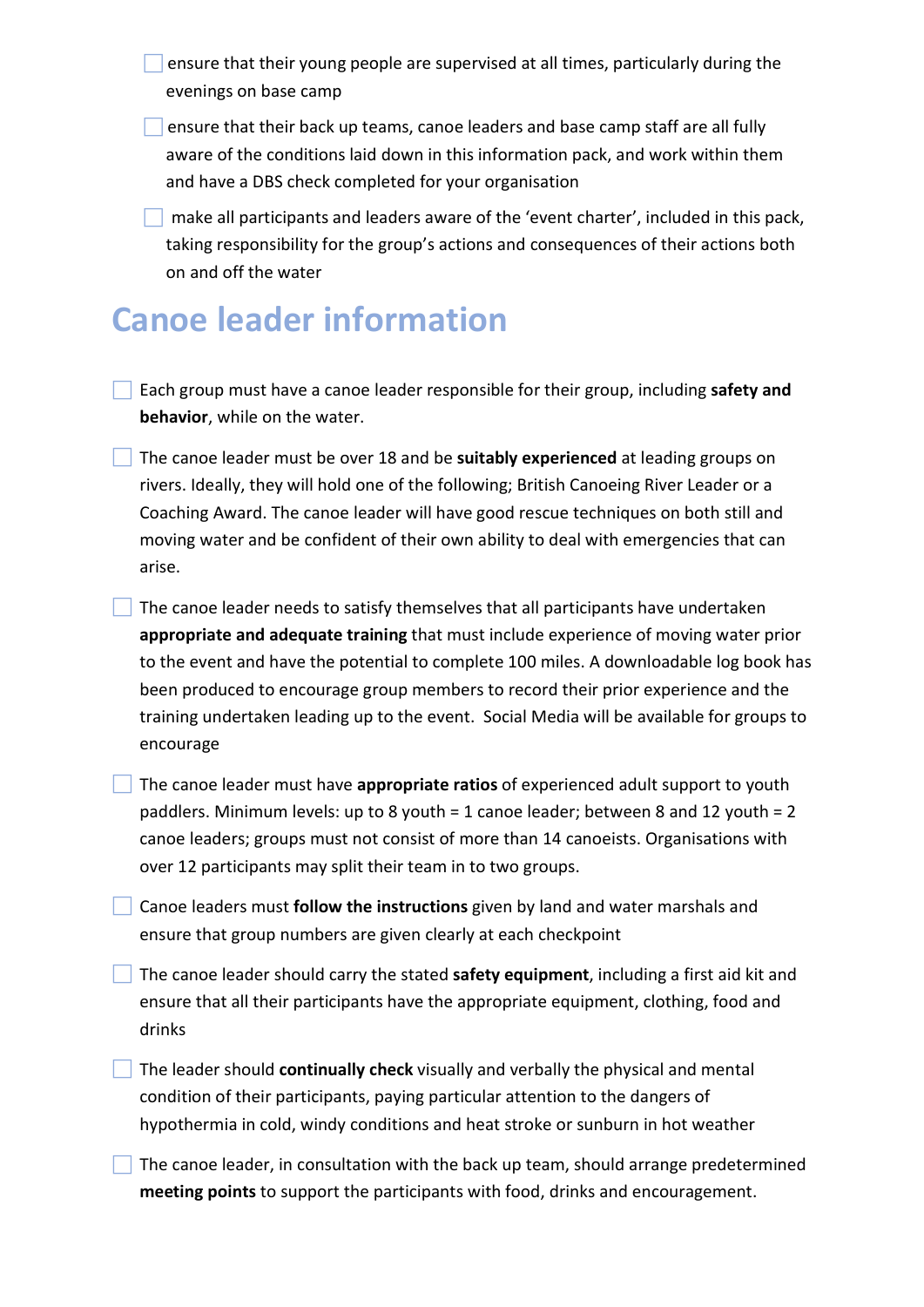The canoe leader must comply with any safety instructions given by the water safety team and ensure that the whole group adheres to them: canoe leaders must be an example of safe practice to the members of their group

 All groups must show respect for the environment and other river users by complying with the Canoeists Code canoeists should give way to other craft if approaching anglers, pass where directed, in single file avoid damaging river banks take rubbish with you avoid making loud noises be courteous and considerate at all times keep well clear of wild fowl

More information on good practice on rivers

www.gocanoeing.org.uk/go/index.cfm/hints-tips/good-practice/ ensure that their group has read and understood the event charter

### Canoeist equipment

canoe or kayak with bow and stern buoyancy and loops or toggles paddle (spares within group) \*Buoyancy aid \*\*Canoe Helmet spray deck (optional) appropriate clothing and footwear (essential) towel and dry clothes (to be left in the back up vehicle) windproof cagoule / waterproof jacket waterproof container for food (carrying extra rations, sweets, etc) flask and plastic bottle baseball cap/hat AND sun block/sun cream, plasters (electrical tape).

All craft and equipment will be checked by a water safety team before being allowed on the water

### Additional canoe leader equipment

(in addition to that for participants) First aid kit, Flask and hot drink Throw line/safety rope, Tow line Spare paddle Mobile phone

\*Buoyancy aid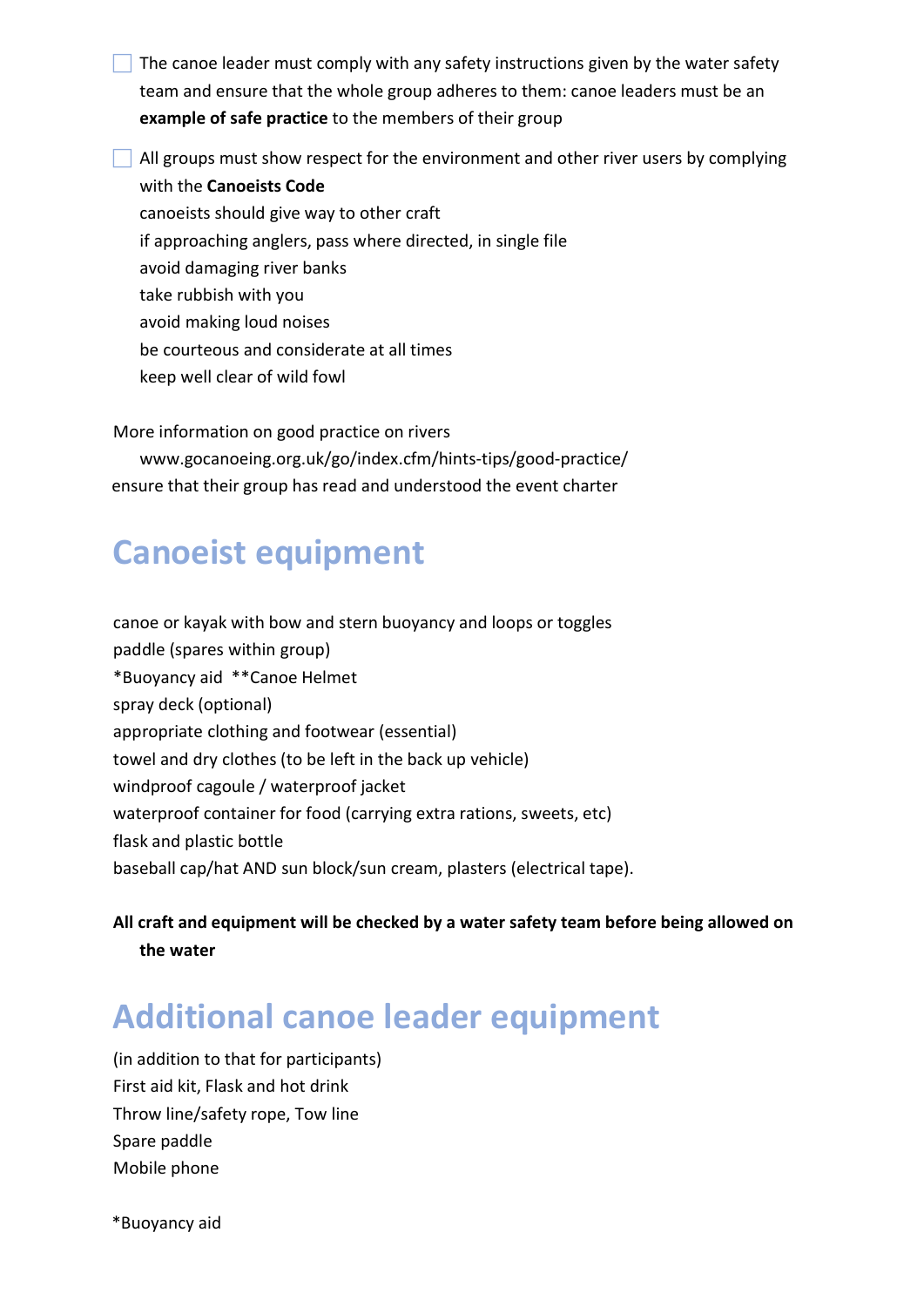All buoyancy aids must comply with European Safety Standards and have the appropriate kite mark. Any buoyancy aid not bearing a safety mark should be tested, or preferably disposed of, prior the event. They must be warn, correctly fitted, while on the river. \*\*Canoe helmets

All participants must have a canoe helmet. The wearing of helmets will be left to the discretion of group canoe leaders except on occasions when the Water safety marshals reserve the right to insist that helmets are worn.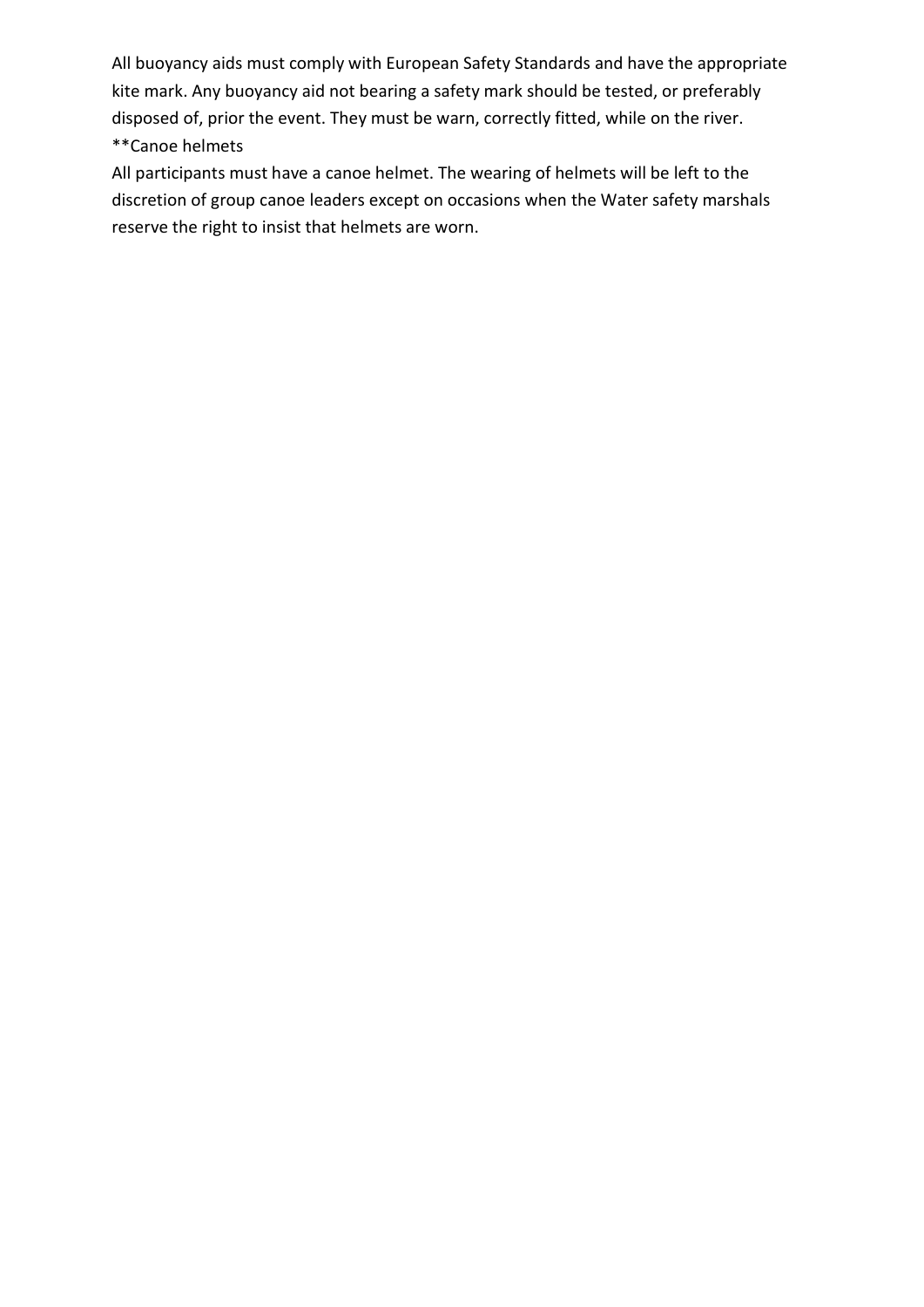## How to get involved

We would like every club/member organisation to complete and return the top section of the booking form (pre registration) as by the 18th May. The complete booking form, with the entry fees must then be received by 25th May 2022.

The pre registration will give an indication of numbers for the event to help with planning.

#### Pre registration form (send now)

| Telephone number (day/evening)  (Mobile)                                                                                                                                                                                                     |           |  |  |  |  |  |  |
|----------------------------------------------------------------------------------------------------------------------------------------------------------------------------------------------------------------------------------------------|-----------|--|--|--|--|--|--|
| Please email the above information to andy@soarpaddler.co.uk as soon as possible but by<br>the 18th May at the latest.                                                                                                                       |           |  |  |  |  |  |  |
| Additional information for completion of booking (send by 25th May)                                                                                                                                                                          |           |  |  |  |  |  |  |
|                                                                                                                                                                                                                                              |           |  |  |  |  |  |  |
| Number of paddlers                                                                                                                                                                                                                           | @£30.00 £ |  |  |  |  |  |  |
| Adults (2 land + 2 Water FREE)  . @£30.00 f                                                                                                                                                                                                  |           |  |  |  |  |  |  |
| I agree to abide by the rules of the event and I have in place:<br>signed consent form for each person under 18 years old<br>an emergency contact for each person attending the event (including adults)<br>signed photographic consent form |           |  |  |  |  |  |  |

Signed ........................................................................................................

Position .......................................................................................................

Please send completed forms and payments to: PaddlePlus, c/o Andy Oughton, 11 Foston Road, Countesthorpe, Leicester LE8 5QP Starling Bank: Andrew Oughton, Sort Code: 60-83-71, Account: 60038273